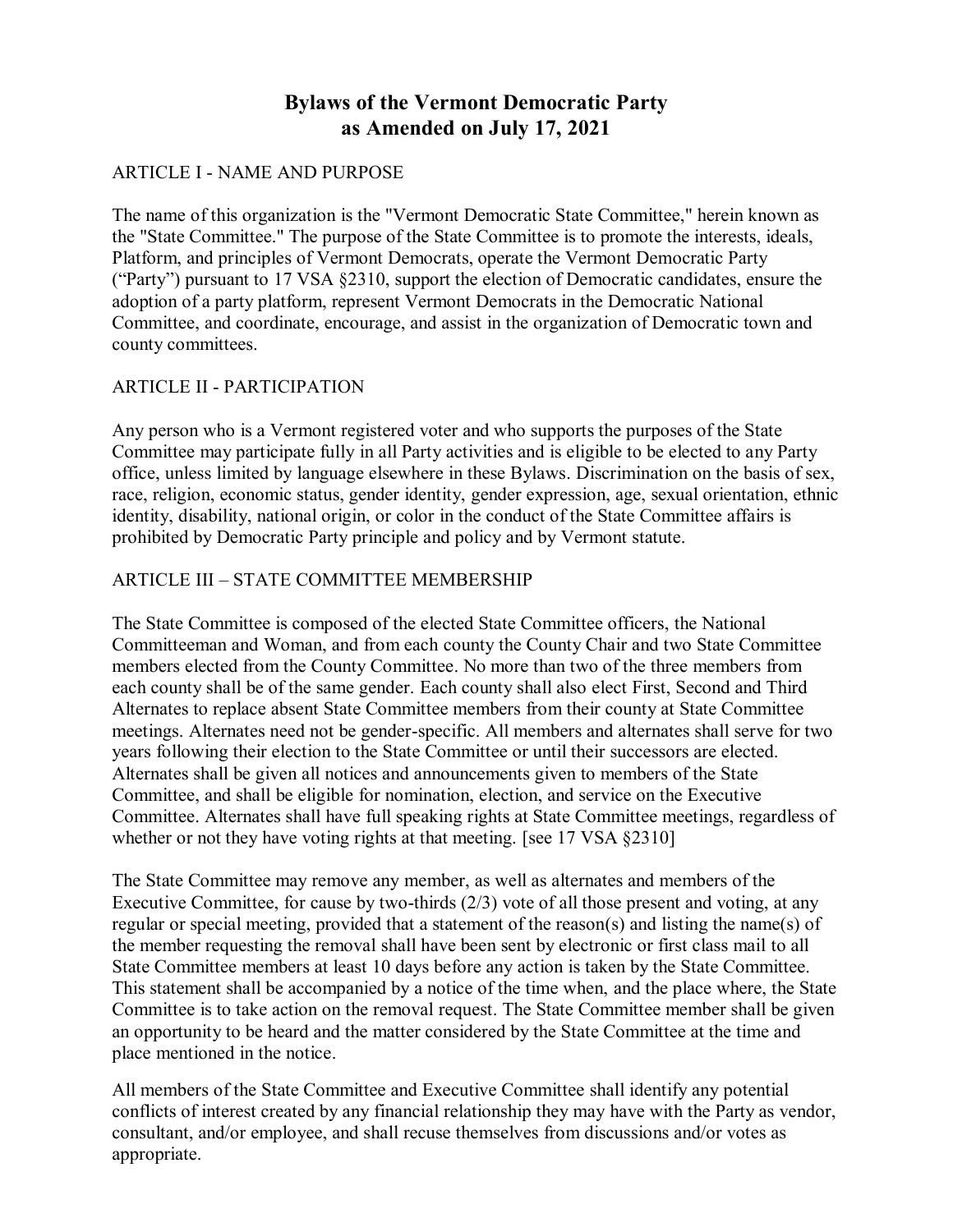The members of the Executive Committee not listed above that are described in Article IX shall, upon their approval by the full State Committee, where necessary, become non-voting, ex officio members of the State Committee.

### ARTICLE IV - ORGANIZATIONAL MEETING AND ELECTION OF OFFICERS, NOTIFICATION OF ORGANIZATIONAL MEETINGS

The newly elected members of the State Committee shall meet before December 15 of odd numbered years, at which time the National committee man and woman and the newly elected County Chairs and two Committee members from each county (or their alternates) shall elect officers for the next two years [see 17 VSA §2301-09 for details on Town and County reorganization]. The sitting Chair of the State Committee shall name an hour and place of meeting on a day not less than 15 days after the day set for the first meeting of the County Committees of the party, at which time the members-elect of the State Committee shall meet and perfect an organization for the ensuing two years. The Chair of the State Committee shall notify all members-elect of the State Committee in writing, at least ten days before the day set for the meeting. For all other State Committee notifications, the State Committee Chair shall notify all Committee members and alternates by electronic mail at least 10 days before the meeting date. For those members and alternates who inform the Chair that they lack access to email, the Chair will send them notification by letter bearing a non-metered postmark at least 10 days before the meeting. [see 17 VSA §2312]

The members of the Executive Committee nominated pursuant to Article IX shall be approved at the first State Committee meeting following the organizational meeting. All members of the Executive Committee except the At Large members shall serve until their replacement is nominated and approved by the State Committee.

At the organizational meeting, the members present shall elect by majority vote the State Committee officers, in the order listed in Article VI. In the event of a contested election to any office, the vote shall be by written ballot. In a contested election, if no candidate receives a majority of the votes, then the candidate with the fewest votes shall be eliminated and voting conducted again among the remaining candidates, until a candidate does receive a majority vote.

No one person shall hold more than one State Committee officer position listed in Article VI.

# ARTICLE V – DEMOCRATIC NATIONAL COMMITTEE MEMBERS

1. Election of a National Committeeman and National Committeewoman shall occur at the quadrennial State Convention, as referenced in Article XXVIII, in accordance with all state convention rules. The terms of office for the National Committeeman and National Committeewoman shall begin on the day after the Democratic National Convention in the year in which the State Convention takes place, and shall continue for a term of four years, culminating on the final day of the following Democratic National Convention.

2. Vacancies on the Democratic National Committee which occur during the interval between State Conventions shall be filled by an election by the State Committee. The Chair shall schedule the election at the earliest meeting possible for which sufficient notice can be given. Election shall occur by secret ballot and be by majority vote. The person chosen to fill the vacancy shall assume office when confirmed by the National Committee, and shall serve the remainder of the unexpired term.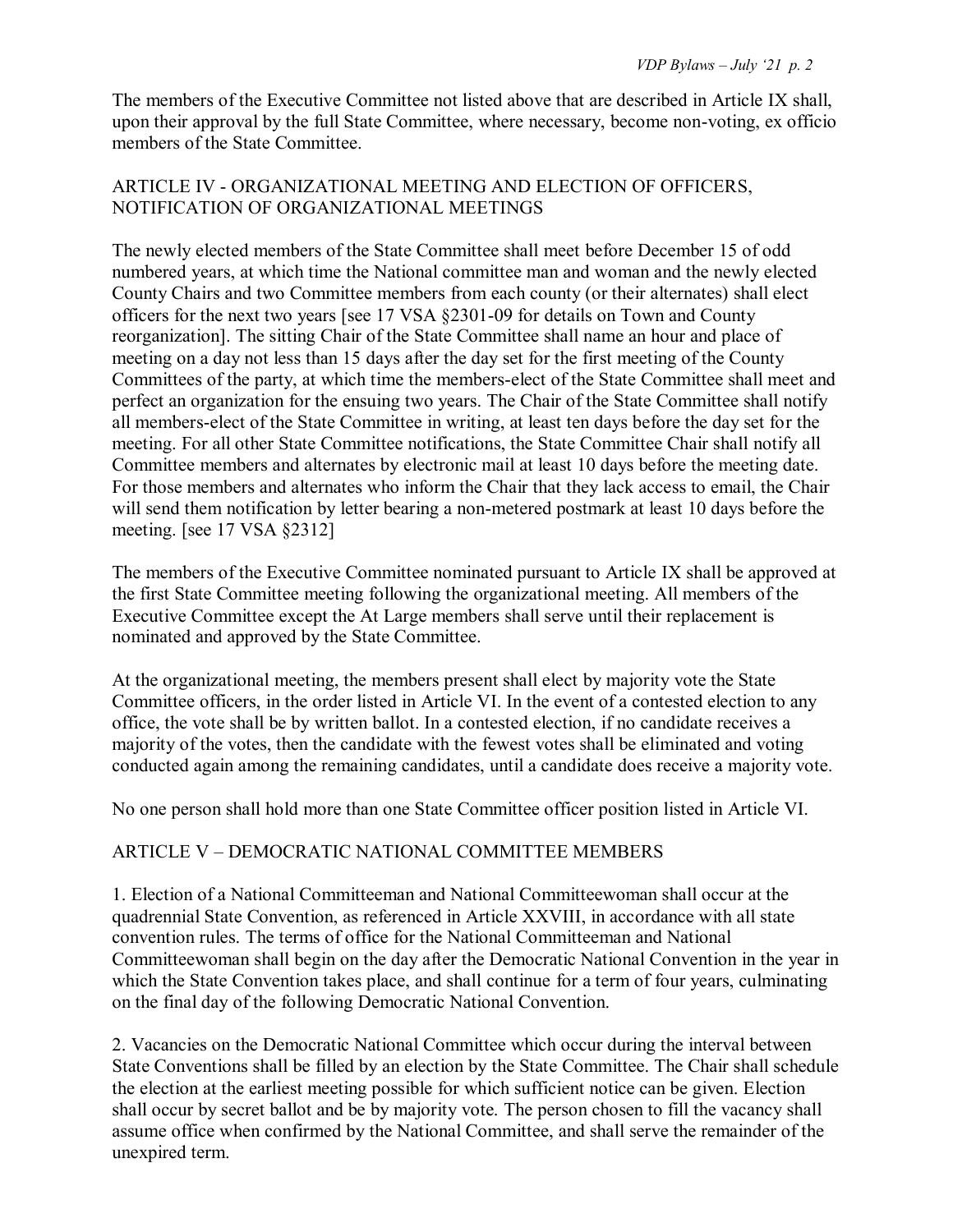3. A member of the National Committee may resign by giving written notice to the Chair of the State Committee and the Chair of the National Committee. A resignation so tendered shall be effective immediately upon receipt.

4. A member of the National Committee shall be removed after any three (3) consecutive absences from Democratic National Committee meetings or any three (3) consecutive absences from VDP State Committee meetings. Any member so removed may be a candidate in the election to fill the vacancy.

### ARTICLE VI - OFFICERS

The State Committee officers are the Chair, Vice Chair, Secretary, Treasurer and Assistant Treasurer. Officers need not be members of the State Committee at the time of their election, but become members, with full voting rights, upon their election by the State Committee. The State Committee shall endeavor to achieve gender equity in the makeup of officers to comply with the requirements of the Democratic National Committee (DNC) for voting membership. Officers shall hold office for two years or until their successors are elected. Officers who are also County Chairs/Representatives and/or Executive Committee members retain all privileges of both positions, except that they only get one vote and do not get replaced by an alternate.

### ARTICLE VII - VOTING

Except where otherwise provided herein, all matters shall be decided by a simple majority vote of the members and relevant/voting alternates present or attending by electronic means and voting. No member may be bound by his or her county committee to vote for or against any measure or the designation of any candidate.

No votes by proxy shall be allowed. Alternates shall be awarded the right to vote when one or more of the Committee members from a county are not present at the time of the vote. When more alternates are present than Committee members are absent, the votes of absent members shall be awarded to the alternates in order of their designation as First, Second, or Third Alternate.

When votes are conducted by voice vote or show of hands, any State Committee member or alternate may request for the vote to be taken by roll call or written ballot. If that request is sustained by five (5) other members and/or voting alternates, the Secretary shall conduct the vote and record the results. Results shall be included in the Minutes of the meeting, and also be accessible to any Member or Alternate immediately after the vote is conducted.

When written ballots are used for elections and Party activities, the voted written ballots shall include the name of the voter and shall be made available for inspection by any State Committee member or alternate upon request to the Chair. Such request shall be made less than seven (7) days after the actual vote. In the case of virtual/electronic voting, the Secretary shall ensure that appropriate visual/printed records are retained to allow inspection, if requested.

# ARTICLE VIII - QUORUM

A quorum for the transaction of business of the State Committee shall consist of not less than fifty percent (50%) of the voting members of the State Committee or their appointed replacement alternate. At the start of every State Committee meeting, the Secretary of the State Committee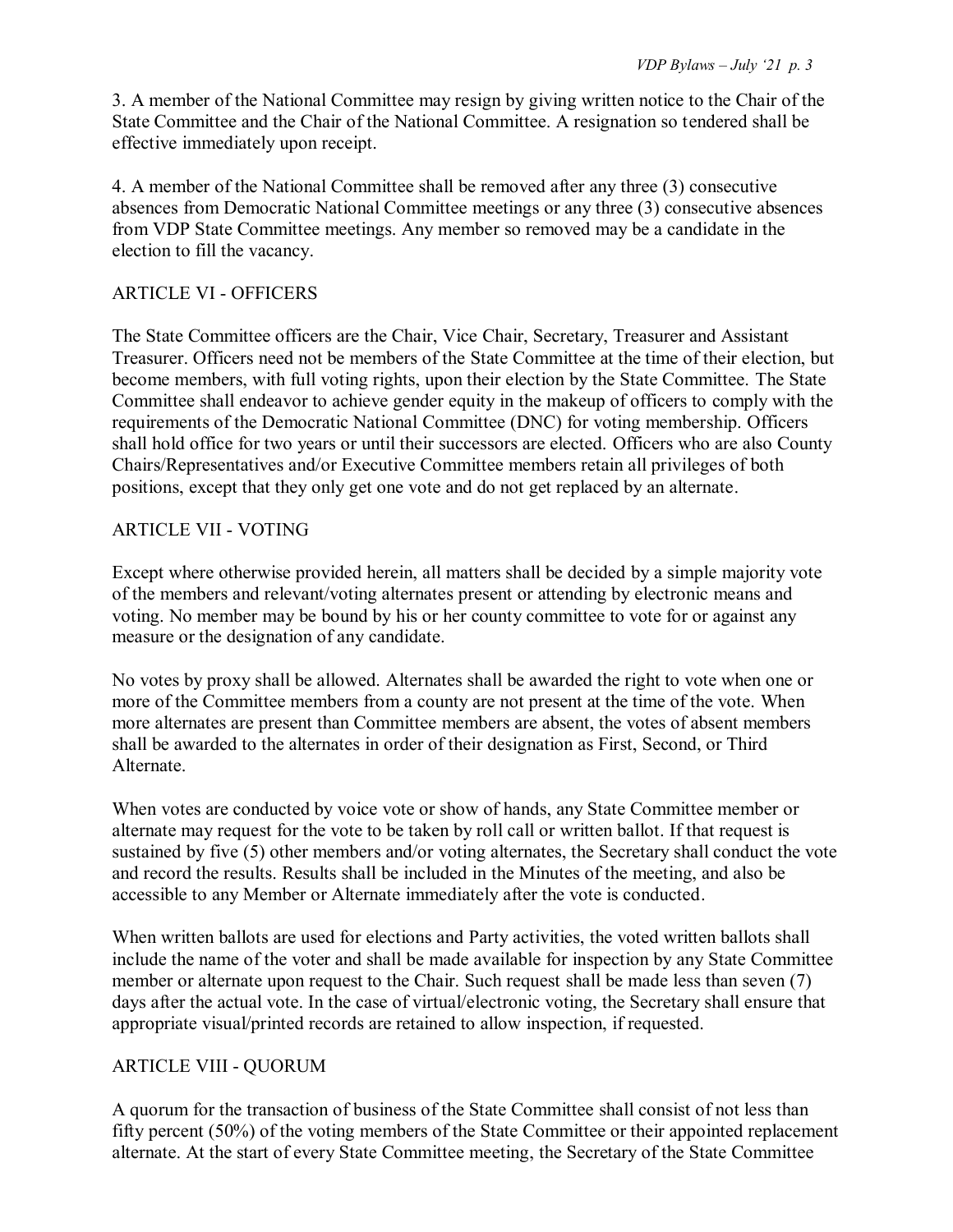shall certify the number of members (and alternates to non-attending members) who are in attendance and entitled to vote.

# ARTICLE IX- EXECUTIVE COMMITTEE

The Executive Committee shall consist of the following members:

- Officers of the State Committee:
- Vermont's representatives on the Democratic National Committee;
- A representative nominated by each of any Vermont Democrats serving in the US Senate or the US House;
- A representative nominated each by the leader of the State House and State Senate Democratic caucuses at the time of the biennial organizational meeting, as described in Article IV;
- A representative nominated by the highest ranking statewide officer elected in the preceding general election whose first-listed party identification was Democratic (as determined in the following order: Governor, Lt. Governor, Treasurer, Secretary of State, Auditor, Attorney General);
- A representative of Vermont's labor community, nominated by the State Chair from lists provided by the Vermont AFL-CIO, the Vermont National Education Association, and the Vermont State Employees' Association;
- A representative of youth nominated by the Vermont College Democrats or Young Democrats;
- The Chair of the Vermont Democratic Party Affirmative Action Committee, named in accordance with the Vermont Delegate Selection Plan approved by the DNC in the course of our participation in the quadrennial Presidential delegate selection convention, or the Chair's designee;
- The two immediate past Chairs of the State Committee, unless they have been removed under the conditions of Article III, who shall serve until the next biennial reorganization, and
- Four members of the State Committee elected at the first meeting after the biennial organizational meeting, as described in Article IV. The State Committee shall elect at-large members on a single written ballot and the four candidates receiving the largest number of votes shall be elected. The terms of these At-Large members shall expire when their membership on the State Committee ends, or when their replacement is elected by the State Committee, whichever comes first.

The State Committee must approve all nominated Executive Committee positions listed, as well as the seating of the immediate past Chairs on the Executive Committee.

The Executive Committee shall have the power to act for the State Committee when necessity demands and time does not permit calling a meeting of the State Committee, provided that the actions of the Executive Committee are submitted to the State Committee for ratification or rejection at its next meeting; and that State Committee members and alternates are alerted by either email or telephone of Executive Committee Meetings contemporaneously with Executive Committee members. Minutes of Executive Committee meetings shall be kept and distributed to the State Committee once approved.

The Executive Committee shall act as an advisory body to the State Committee Chair; review the State Committee Chair's annual action plan before presentation to the State Committee; review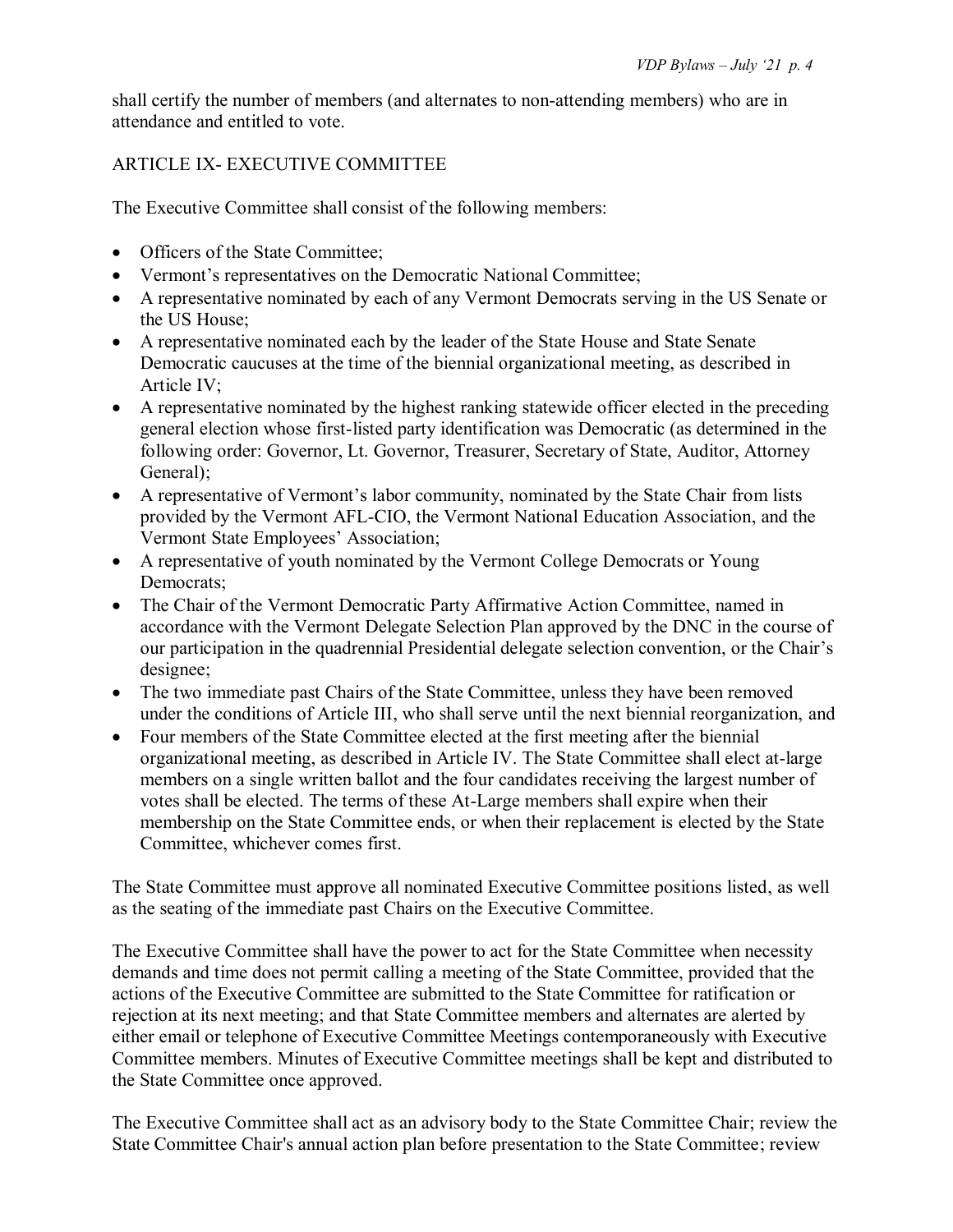nominations for the annual David Curtis/Phil Hoff Leadership Awards ("Curtis/Hoff Awards"); and recommend and review budgets, financial reports and audits and authorize borrowing money in accordance with Article XVII. The Executive Committee may not modify the Bylaws, reverse decisions of the State Committee, approve any budget or endorse any candidate. A quorum of the Executive Committee shall consist of at least 50% of the membership.

Notices of Executive Committee meetings shall be sent to all State Committee members and alternates, and members of the Executive Committee, a minimum of 24 hours before meetings are to take place.

Members of the Executive Committee who are also County Chairs/Representatives retain all privileges of both positions, except that they only get one vote and do not get replaced by an alternate.

# ARTICLE X – STATE COMMITTEE CHAIR

The State Committee Chair ("Chair") shall be the general executive officer of the Committee. The duties of the Chair are as follows:

1. To preside at all State Committee meetings;

2. To ensure full funding for all budgets approved by the Executive Committee and State Committee by serving as the State Committee's chief fundraiser, and to build and maintain strong working relationships with donors and allied organizations;

3. To ensure that electronic notice of all State Committee meetings be sent to all State Committee members and alternates at least 10 days prior to a meeting, and notice for all Executive Committee meetings, as required;

4. To ensure that electronic notice of all State Committee meetings regarding post-primary nominations be sent to all State Committee members and alternates as early as possible while complying with meeting requirements described in Title 17 Chapter 49 Section 2386.b;

5. To ensure that the Platform and quadrennial state conventions are held in accordance with the legal requirements of the state;

6. To ensure that any reports required by state and federal law are filed within the specified time;

7. To ensure the maintenance at the State Democratic headquarters of a list of the names and postal mailing addresses of the members of all county and town committees making up the Democratic Party of Vermont, including officers, and to pass this list to the successor in office, who shall preserve this list and add to or subtract names as needed to keep the list current. The Chair shall make it available for examination or copying (paper or electronic) by any town, county, and/or state committee member upon request. The Chair may, in addition to the list required by this provision, make available such further contact data regarding members of county and town committees of the Democratic Party of Vermont as the Chair, in consultation with the Executive Committee, shall deem appropriate;

8. To present an annual "Action Plan" to the Executive Committee by January 31 of each year for review and discussion, and to the State Committee by March 15 for review and approval;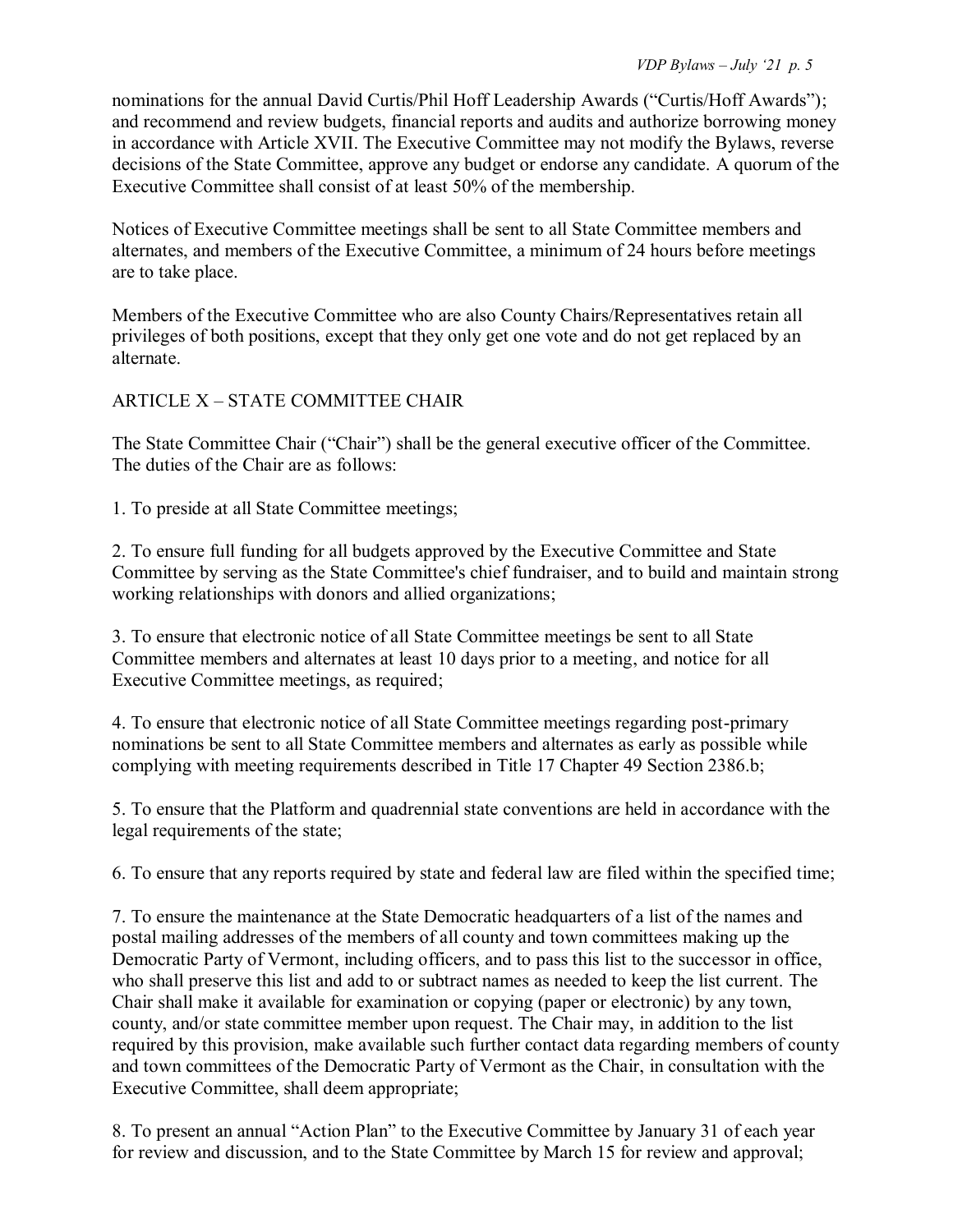9. To appoint an Executive Director, with the approval and consent of the Executive Committee;

10. To appoint a Parliamentarian, whose principal duty is to advise the Chair, the State Committee, and the Executive Committee of parliamentary procedure at meetings;

11. To appoint members of standing subcommittees of the State Committee, as provided in Articles XXII and XXIII;

12. To give timely notice to all Democratic town and county chairs of the dates of the biennial re-organizational meetings and of their statutory and other requirements;

13. To form a special subcommittee to oversee the organization of and rules governing the quadrennial Presidential delegate selection convention;

14. To perform such other duties as are imposed by law (See Title 17 Vermont Statutes Annotated, Chapter 45).

### ARTICLE XI – VICE CHAIR

The Vice Chair shall be vested with all the powers and shall perform all the duties of the Chair in the absence or disability of the Chair. The Vice Chair shall perform such other duties as the Chair, with input from the State Committee, may assign.

### ARTICLE XII - SECRETARY

The Secretary shall be the official recording officer of the State Committee and the Executive Committee, and shall ensure that a complete and accurate record of the Committees' meetings are kept and filed with the Party office. The draft minutes shall be available to any member of the State Committee upon request five working days following the date of any meeting, and shall be sent by electronic mail to all Committee members and alternates along with the notice of the next State Committee meeting. For those State Committee members who inform the Chair that they lack access to email, the Secretary will prepare hard copies of the minutes to accompany the meeting notice to be mailed by letter bearing a non-metered postmark at least 10 days before the meeting. The Secretary shall take similar action for other communications described in these Bylaws.

The Secretary shall take steps necessary to determine attendance at State Committee meetings, whether quorum requirements are met, and to confirm Committee members' eligibility for voting, meeting participation, and any other related issues.

The Secretary shall include the Bylaws of all County Committees in the State Committee's records. It is the responsibility of County Chairs to ensure that the Secretary has a copy of the county committee's Bylaws, and to send copies of any adopted amendments to the Secretary no later than 10 days after their adoption.

The Secretary shall perform such other duties as the State Committee may assign.

# ARTICLE XIII – TREASURER AND ASSISTANT TREASURER

The Treasurer shall be the chief financial officer of the State Committee and shall be responsible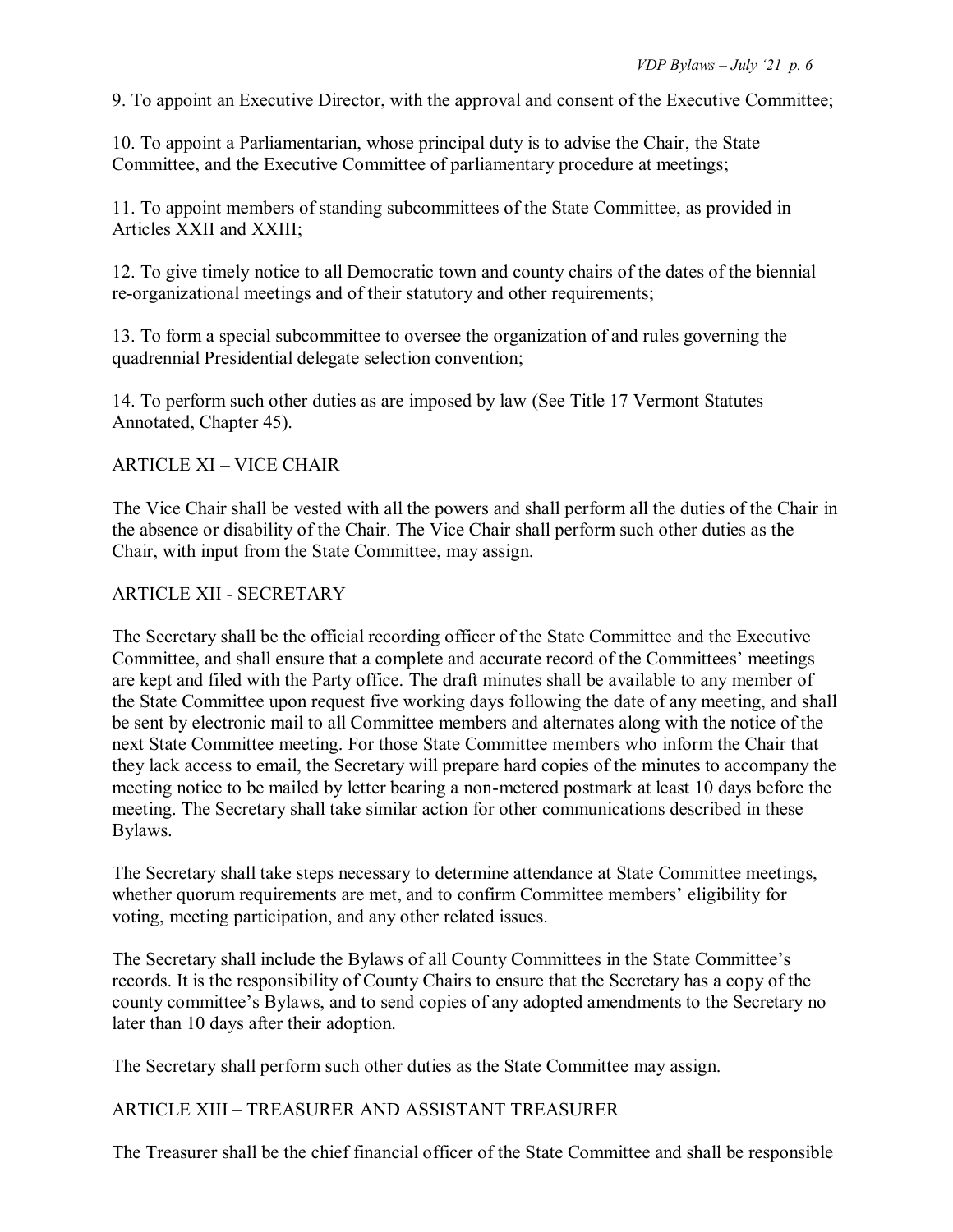for the custody and supervision of all its funds; ensure that all debts and obligations of the Party are paid; provide the State Committee with an annual statement of the financial position of the Party; provide the State Committee a financial report at each State Committee meeting or quarterly, whichever is more frequent; and serve as chair of the Budget and Finance Subcommittee. The Treasurer shall also work with staff to ensure that all required federal and state financial reports are filed in a timely and accurate manner. An Assistant Treasurer shall be elected to assist the Treasurer in the performance of his or her duties, and serve as interim Treasurer if the Treasurer is unable to perform the duties of the office.

### ARTICLE XIV - EXECUTIVE DIRECTOR

The Executive Director shall serve under the direction of the Chair and shall assist the Chair in their duties and perform other such duties as the Chair directs. The Executive Director shall also perform such other duties as the Executive Committee may assign.

### ARTICLE XV - DUTIES OF STATE COMMITTEE MEMBERS

The immediate governance and direction of the affairs of the Vermont Democratic Party are vested in the State Committee members. Some of the specific duties of members of the Committee are:

1. To promptly answer all communications from the Chair or any other elected or appointed officer of the Committee;

2. To aid the Chair in communicating with all county committee members in their respective counties, and to inform the State Committee of any actions taken by their county committee that pertains to matters before the State Committee;

3. To aid the county committee in their counties and assist the county chair in organizing the respective towns in the county;

4. To attend all meetings of the State Committee and report the results of any meetings to their county committee; and

5. To inform their county chair and committee alternates of their inability to attend any State Committee meeting at the soonest possible date.

ARTICLE XVI - FISCAL YEAR

The fiscal year shall run from April 1 through March 31.

### ARTICLE XVII - BORROWING MONEY

For expenditures within the approved budget and during the fiscal year, the Executive Committee may authorize total borrowing not to exceed the greater of 1/12 of the approved budget or \$50,000. During the fiscal year, the Chair and the Treasurer, acting jointly, may authorize borrowing not to exceed \$10,000. The Treasurer shall report to the Executive Committee and the State Committee all loans at the next meetings of those Committees following the negotiation of any loan and, in addition, shall report on the status of all existing loans in each report as required by the Treasurer in Article XIII.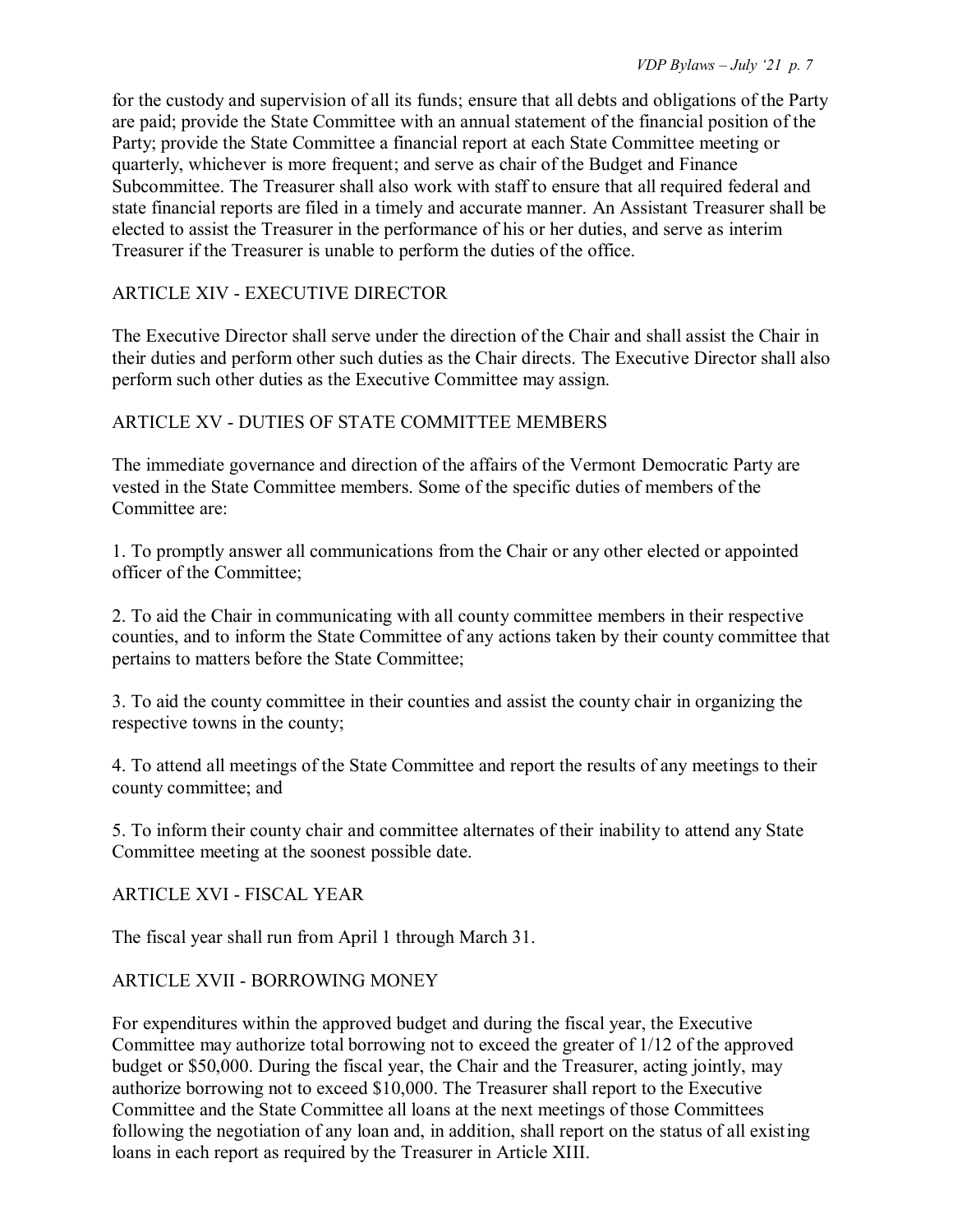### ARTICLE XVIII - CONTRIBUTIONS TO CANDIDATES

The Executive Committee may authorize direct monetary contributions to Democratic candidates or candidates endorsed by the State Committee. The Treasurer shall report all such contributions to the State Committee at its next meeting following the authorizing of contributions. Contributions must comply with all applicable campaign finance laws.

#### ARTICLE XIX – MEETINGS

The Chair in consultation with the Executive Committee shall determine meeting times. Meetings on a bi-monthly basis are preferred but in no event shall there be less than one meeting during each quarter of the calendar year. Other meetings of the State Committee may be called at any time by the Chair and shall also be called by the Chair upon the written request of eight State Committee members. Notice of all State Committee meetings shall be sent by electronic mail at least 10 days prior to said meeting to all State Committee members and alternates and shall state time, place and business to be transacted.

Questions of parliamentary procedure, if not herein provided for, shall be decided in accordance with the most current edition of Robert's Rules of Order. Any ruling of the Chair may be appealed as provided by § 24 of Robert's Rules of Order.

#### ARTICLE XX - RESIGNATIONS

Any State Committee member or officer may resign at any time. Such resignation shall be made in writing and shall take effect at the date and time specified therein, or if no time is specified, shall take effect upon receipt by the Chair or Secretary who shall record the resignation, noting the date and hour of its reception.

#### ARTICLE XXI - FILLING OF VACANCIES

Any vacancies among the officers of the State Committee or members of the Executive Committee shall be filled at a meeting duly called for that purpose or at the next regular meeting of the State Committee, except for the Chair. In the case of the resignation of the Chair, the election of an Interim Chair to serve the remainder of the Chair's term shall take place at least 30 days after the State Committee is notified of the resignation. Any vacancy in the elective membership of the State Committee shall be filled from the county in which the vacancy occurs by vote of the appropriate county committee. Persons selected shall serve for the balance of the unexpired term of the vacancy.

In the instance of the resignation of the Chair, the election of an Interim Chair to serve the remainder of the Chair's term shall not trigger the language in Articles IX or XXII regarding ends of terms, nor shall the Interim Chair have the rights granted to the Chair to nominate individuals to serve on the Executive Committee.

#### ARTICLE XXII - STANDING SUBCOMMITTEES

- 1. The following permanent subcommittees shall exist:
	- a. Budget and Finance, the Chair and Vice Chair of which shall be the Treasurer and Assistant Treasurer elected under these Bylaws, respectively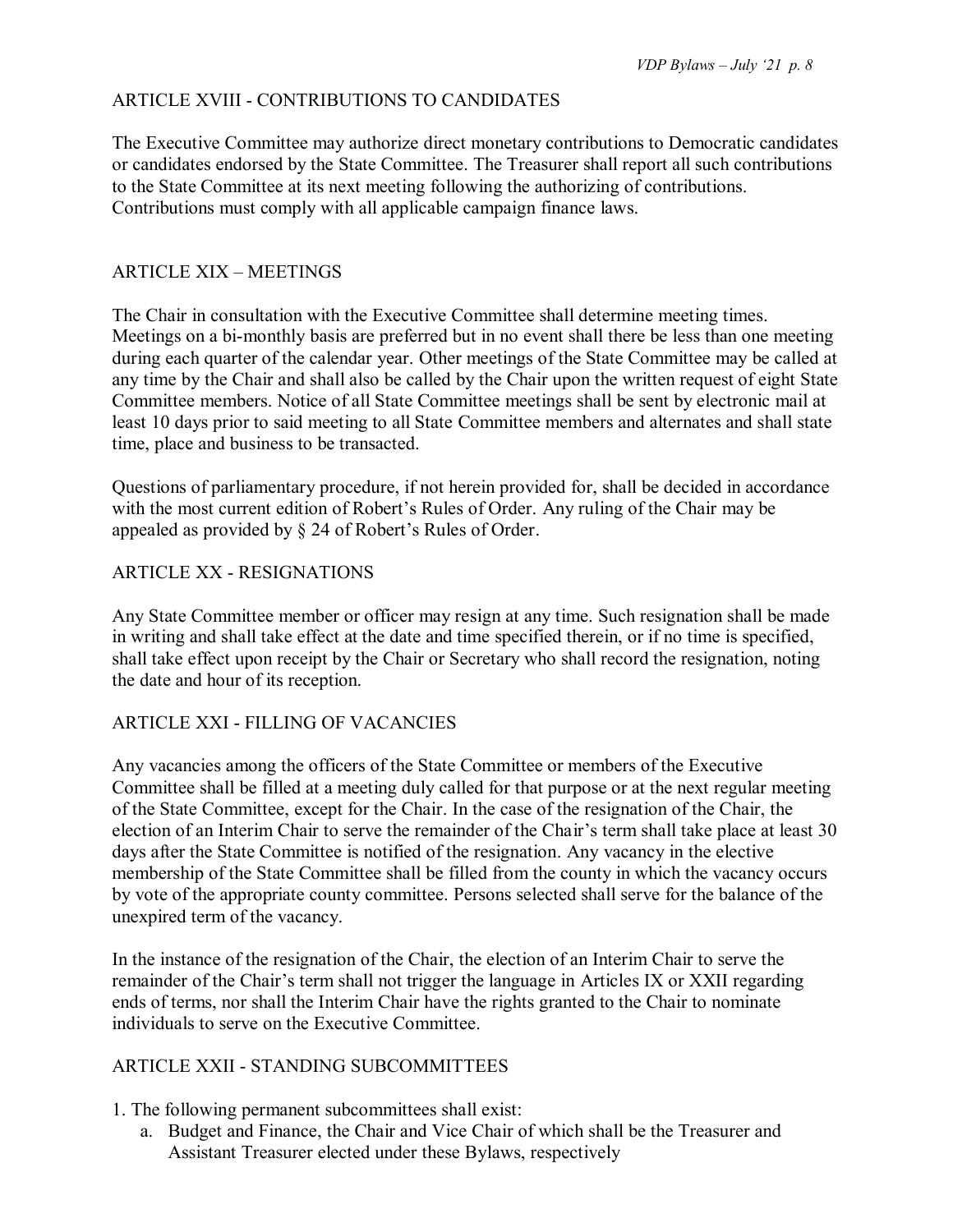- b. Fundraising;
- c. Message and Communications;
- d. Platform
- e. Field and Grassroots
- f. Bylaws

2. The Chair shall designate the chairs of all subcommittees, except as provided in part (1) above.

3. The members of all subcommittees shall be appointed by the Chair, who shall report the appointments to the State Committee.

4. Except as otherwise provided in these Bylaws, chairs and members of any subcommittee need not be members of the State Committee. However, no Subcommittee member shall be a member of a town, county, or state committee of any other political party.

5. The Chair may create or dissolve, with the approval of a majority of the Executive Committee, such ad hoc subcommittees as seem necessary.

6. The Chair may invite others as seem appropriate to meet with any subcommittee.

7. The term of all chairs and members of all subcommittees, except the Budget and Finance Subcommittee, shall terminate upon the election of a new Chair. The terms of the Chair, Vice Chair and members of the Budget and Finance Subcommittee shall terminate upon the election of a new Treasurer.

### ARTICLE XXIII - DUTIES OF STANDING SUBCOMMITTEES

1. The Budget and Finance Subcommittee shall be composed of the Treasurer (subcommittee chair), Assistant Treasurer (subcommittee vice chair), and from two to five additional members. At least half of the Subcommittee shall be members of the State Committee. Duties of the Subcommittee shall be to assist the Chair and Executive Director in crafting a budget for the Vermont Democratic State Committee and to review the progress, goals, and deviations of the budget as compared to actual results on a regular basis as determined by the chair of this committee. Specifically, the subcommittee shall:

a. With the Treasurer, establish and maintain procedures which ensure the control and disbursement of funds in a manner which ensures their security and which are in accordance with generally accepted and established accounting practices.

b. Present a proposed annual budget to the Executive Committee by February 15 for their review and approval, and then for review, consideration and approval by the full State Committee. The Treasurer and Assistant Treasurer shall ensure a proposed budget is prepared, whether the Subcommittee meets or not. An adjusted budget, if necessary shall be proposed by September 1.

c. See that a revised budget is prepared and submitted to the Executive Committee or the State Committee when income changes, expenses change, or other circumstances, in the judgment of the State Chair or the Treasurer, call for a revision to assure the effective operation of the State Committee.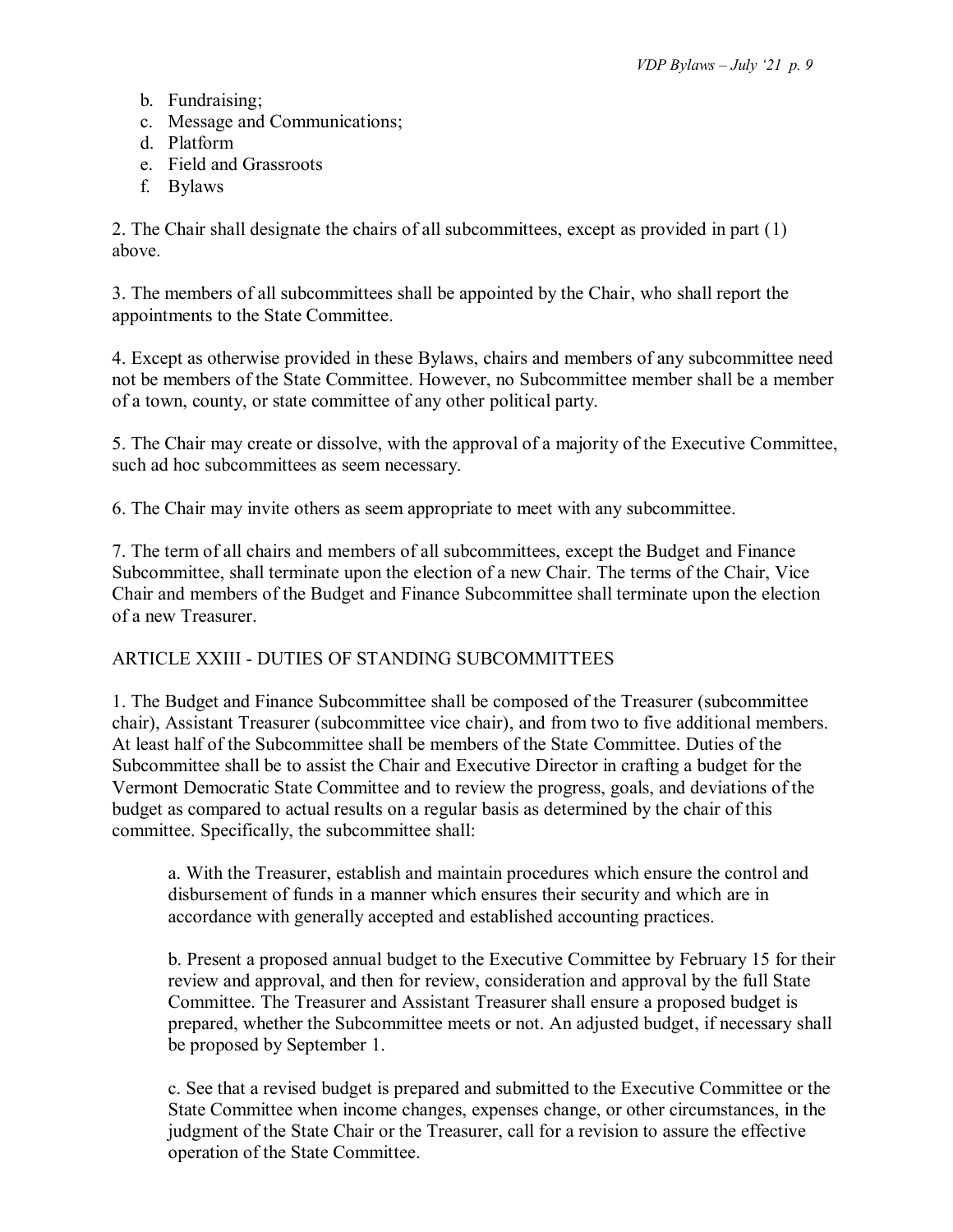d. Ensure accuracy of financial filings and reports.

2. The charge of the Fundraising Subcommittee shall be to assist the Chair, the Executive Director and the Finance Director in ensuring that adequate resources are available to carry out the annual plan of the State Committee and find ways and means of funding the budget of the State Committee.

3. The charge of the Message and Communications Subcommittee shall be to advise the Chair and the Executive Director on matters of messaging through the media and facilitating communication with members of other Democratic committees as well as politically affiliated groups and the public at large. Specifically, the subcommittee shall:

a. Work with Party staff to keep the Democratic Party's issues before the public in an effective way.

b. Share joint responsibility with the Chair to inform the electorate and promote the Party.

4. The Platform Subcommittee shall be composed of a minimum of six and no more than 10 members. At least half of the Subcommittee shall be members or alternates of the State Committee, or an officer of a county committee. The charge of the Platform Subcommittee shall be to facilitate the development and adoption of the Platform of the Vermont Democratic State Committee as prescribed by Vermont statute (17 VSA §2319*)*. Specifically, the subcommittee shall:

a. Review the Rules and Procedures for the biennial State Platform Convention, and propose them to the Convention for approval;

b. Formulate a draft Platform which shall be presented to the Biennial Platform Convention.

c. Ensure the implementation of a successful Biennial Platform Convention to consider and approve the Platform.

5. The Field and Grassroots Subcommittee shall be composed of a minimum of eight members. At least half of the Subcommittee shall be either county committee chairs or county committee vice chairs. The charge of the subcommittee shall be to facilitate and enhance participation in the Vermont Democratic State Committee by its membership and others interested in advancing the issues and candidates supported by the Democratic Party. Specifically, the Subcommittee shall:

a. Facilitate the biennial party re-organization process.

b. Each election year, participate in the development of a coordinated field program that includes county and town committees along with statewide and legislative campaigns and the Democratic Party Coordinated Campaign.

c. Develop training materials and training programs for those individuals who wish to participate in Party activities and campaigns.

d. Facilitate opportunities (regular meetings, online discussion groups, etc.) for Town Chairs to gather, communicate, get information from, and share input with State Party staff and leadership on a regular basis.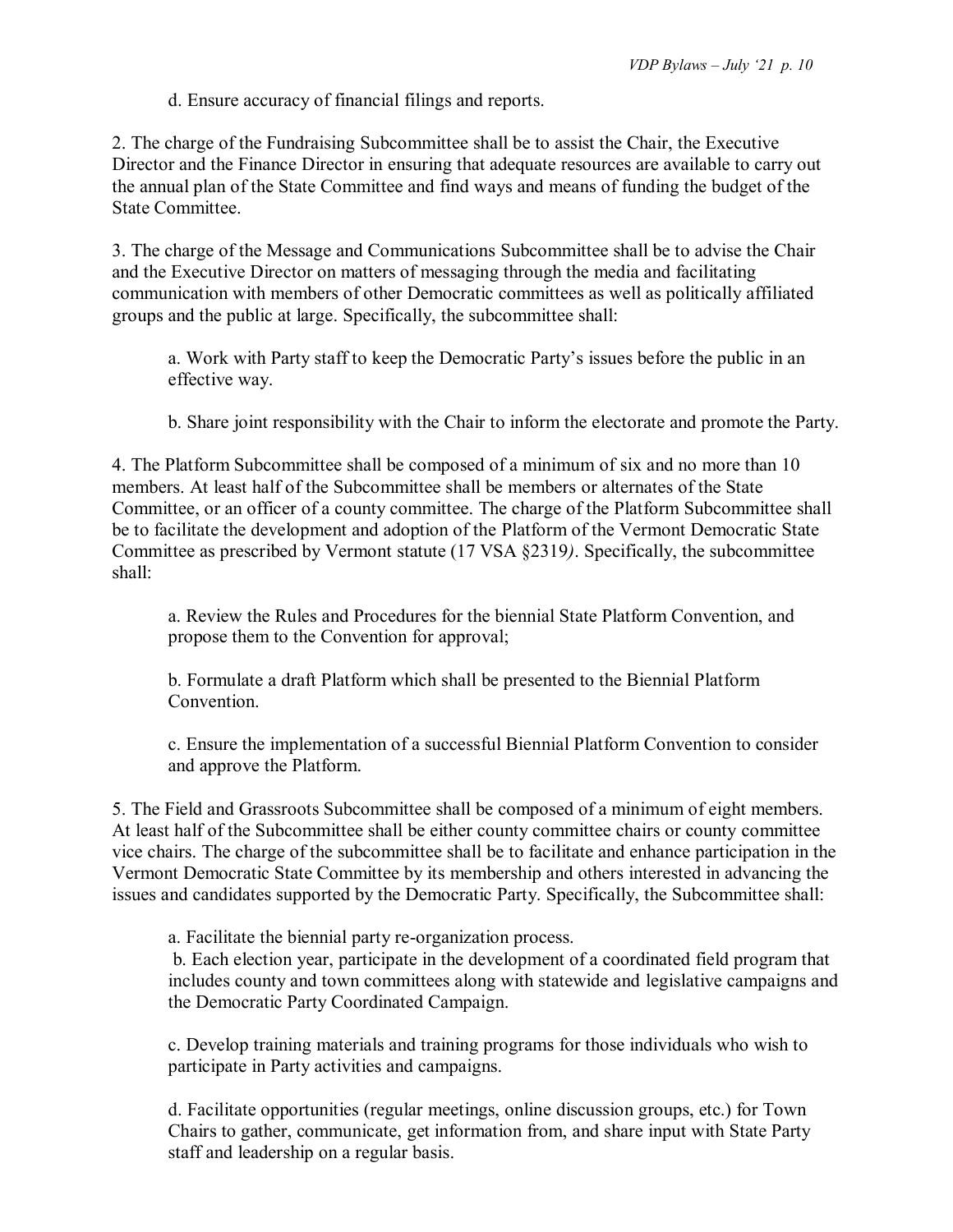6. The Bylaws Subcommittee shall be composed of between five and nine members, including a Chair. The charge of the Subcommittee shall be to develop proposed amendments to these Bylaws at least every two years, and more frequently as directed by the State Committee Chair. The Subcommittee shall provide opportunities for input from members of the State, County, and Town Committees as their proposed amendments are developed.

#### ARTICLE XXIV - RESOLUTIONS

State Committee members may propose resolutions for State Committee consideration. Members proposing a resolution must provide the full text of the resolution in the form in which it is to be considered to both the Executive Director and Chair of the State Committee, which must be received at least 12 days prior to the meeting at which it is to be considered. The Secretary shall send the resolution in that form by electronic mail to all members and alternates of the State Committee at least 10 days before the meeting at which it is to be considered, and must send it by letter bearing a non-metered postmark at least 10 days before the meeting to those Committee members and alternates who have informed the Chair that they lack access to email. The Chair will determine whether to place proposed resolutions on the agenda for the full State Committee's consideration, and will determine the order of consideration of resolutions on the agenda.

### ARTICLE XXV - AMENDMENTS

Every bylaw may be amended by a two thirds vote of those present and voting at any meeting of the State Committee, provided written notice of the intention to consider amendment of a specific rule and/or bylaw is provided to all State Committee members and alternates by electronic mail at least 10 days prior to the meeting. All approved rules, Platforms, Bylaws, and amendments thereto shall be publicly posted on the Party's website, and physical copies shall be made available upon request.

### ARTICLE XXVI – ENDORSEMENTS

1. The State Committee shall endorse only candidates for statewide federal and state office.

2. The Chair of the State Committee may call a meeting of the State Committee to be held not less than 15 days after the primary election filing deadline and at least 15 days before the Primary election for the purpose of voting on the State Committee endorsement of all candidates who have filed with the Secretary of State to run in the Democratic Primary for statewide or federal office.

3. At any time after the primary, a statewide candidate who did not run in a Democratic Primary may request the endorsement of the State Committee by submitting to the Chair and the Executive Director a signed request for endorsement, accompanied by a petition signed by a minimum of 10 members and/or alternates of the State Committee in support of their endorsement. The letter and petition must be received by at least 14 days before the next regularly scheduled State Committee meeting, unless the Chair determines a special meeting is necessary, in which case the notice requirements outlined in these Bylaws will apply for that special meeting.

4. At such meeting when an endorsement is to be considered, the consideration of endorsement shall automatically be on the agenda. A motion to endorse is not necessary, nor are seconds. The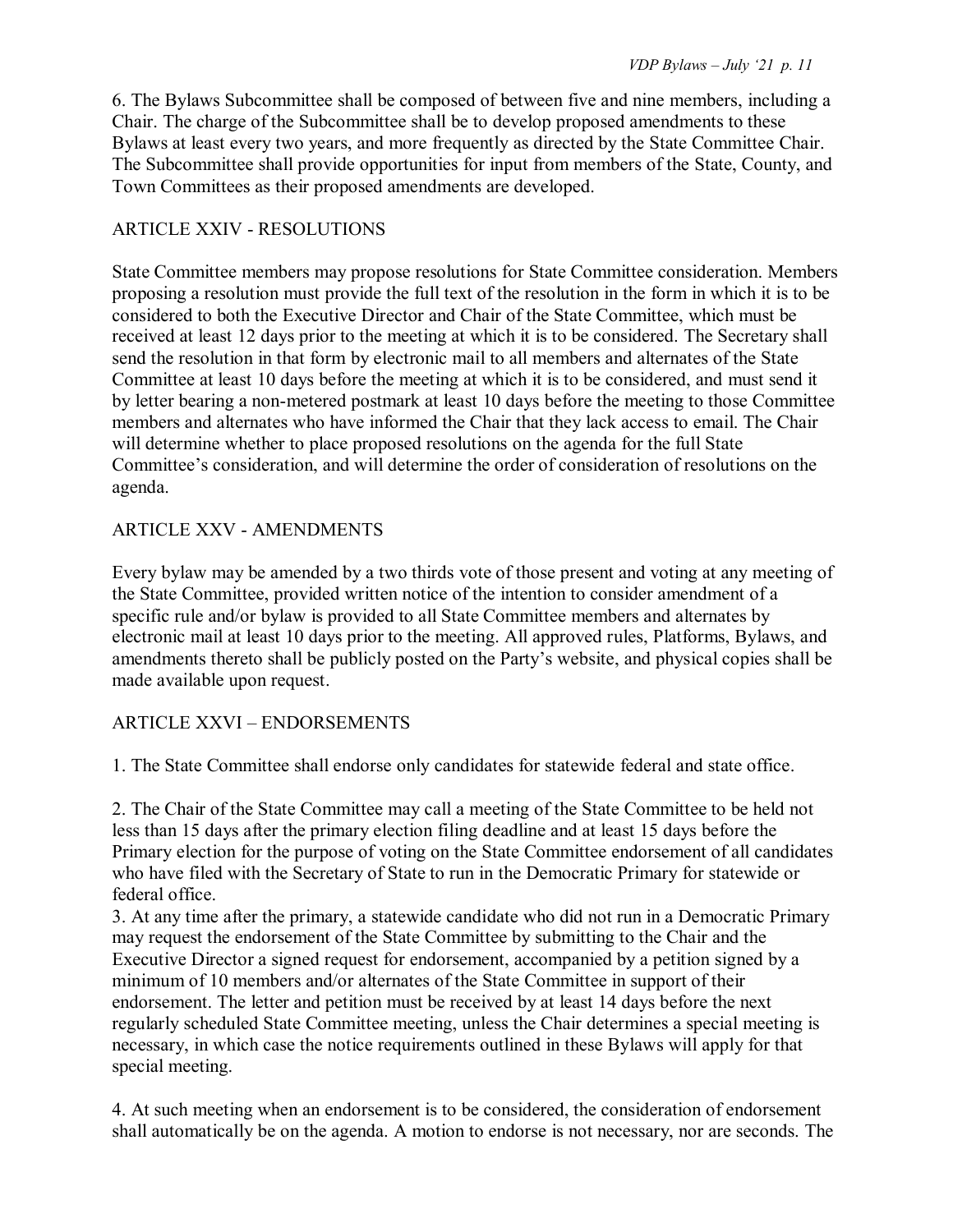candidates or their chosen spokesperson may address the State Committee for a time to be set by the Chair. The Chair may allow for discussion regarding the endorsement of a candidate.

5. Any requests for endorsement of one or more candidates for any statewide office shall fail unless it is supported by the written vote of at least 2/3rds of the voting members and voting alternates attending such meeting who cast ballots.

6. Nothing in this provision, or any other provision of these Bylaws, shall prevent the endorsement of more than one candidate for the same office.

7. An endorsement of a candidate by the State Committee does not in of itself grant a candidate access to the resources of the Vermont Democratic Party.

# ARTICLE XXVII - PLATFORM CONVENTION

1. On or before the fourth Tuesday in September in even-numbered years, upon the call of the Chair, a Platform Convention shall be held to make and adopt the Platform of the Party. In years when a Presidential election occurs, the Platform Convention shall be included as part of the Presidential elector selection process.

2. The members of the Platform Convention shall be the following individuals, who have full speaking and voting rights:

- Members of the appointed State Committee Platform Subcommittee
- The County Chair and State Committee Members and Alternates of each County
- Town Committee Chairs, or their designees
- Four elected representatives from each County Committee who need not be members of the County Committee
- The Vermont Democratic Party Executive Committee

3. Thirty days prior to the State Platform Convention date set by the Chair, the State Committee Platform Subcommittee shall submit to the Chair and each elected County Chair a copy of their draft Platform.

4. Thirty days prior to the State Platform Convention, each County Committee shall submit the names of their delegates to the State Platform Convention to the Chair.

5. Thirty days prior to the State Platform Convention, each Town Committee Chair shall submit the name of their designee to the State Platform Convention to the Chair.

6. The Chair must set the date for the State Platform Convention at least 60 days before the Convention is to take place.

# ARTICLE XXVIII - QUADRENNIAL STATE CONVENTION

1. During presidential election years, the Vermont Democratic Party shall convene a quadrennial State Convention no later than May 31 of said year. Preparation for and participation in the State Convention shall follow all rules and by-laws of the Democratic National Committee.

2. Election of delegates to the Democratic National Convention shall be held at the quadrennial